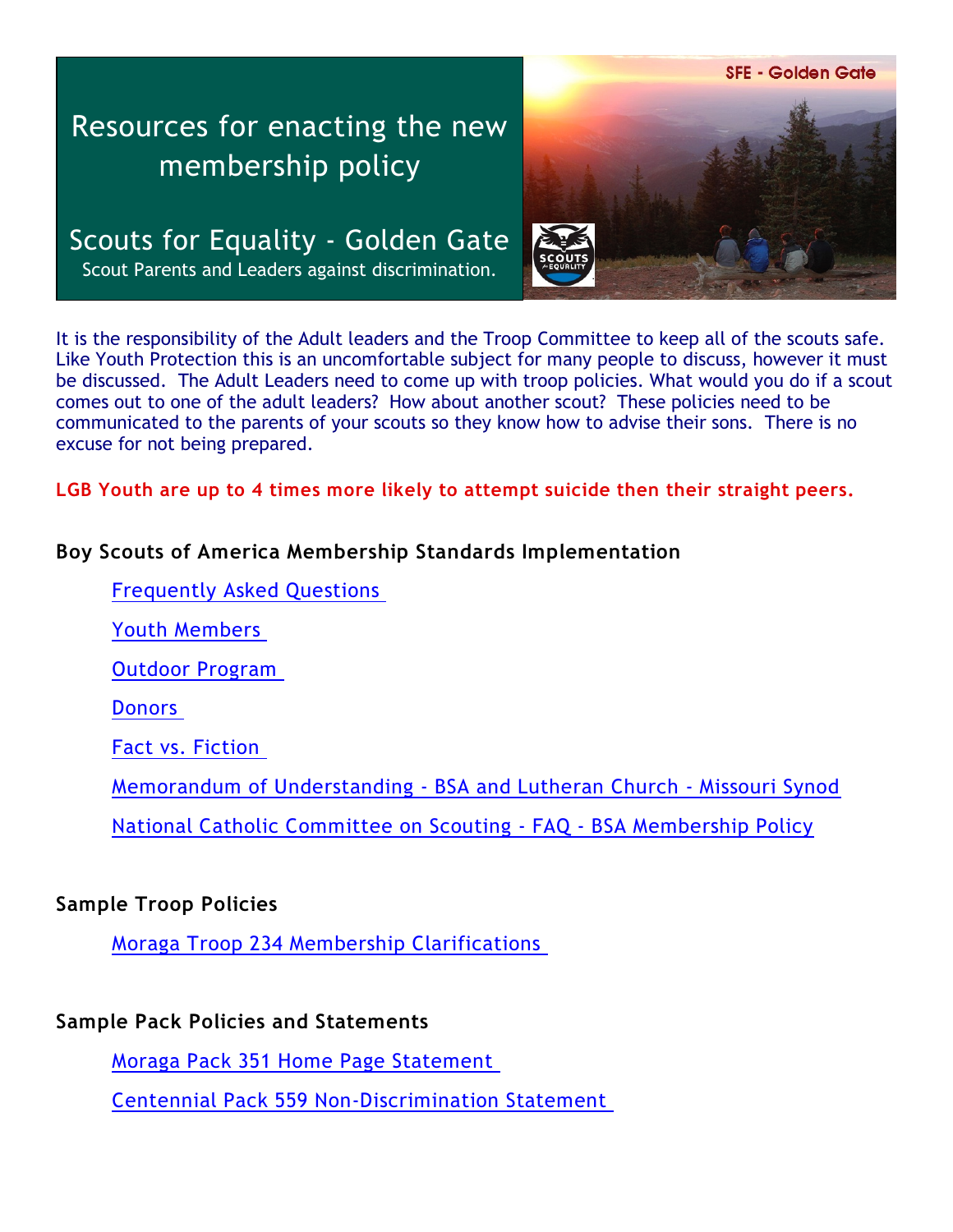### **UK Scouting Documents:**

[Supporting](http://moragascouting.org/SFE_rg01.pdf) a young person who is gay and in scouting

It's OK to be gay and a [scout](http://moragascouting.org/SFE_rg02.pdf)

Being gay with an adult role in [scouting](http://moragascouting.org/SFE_rg03.pdf)

New Scout Pledge welcomes [Non-Believers](http://www.theguardian.com/society/2013/oct/08/scouts-pledge-welcomes-non-believers)

**Anti-bullying and suicide prevention links:**

No More Walking Away - [Anti-bullying](http://moragascouting.org/NMWA_home.pdf) resources for scouts

**Crisis Support Services (North America) :**

## If you are in crisis or in need of immediate support please call:

The National Suicide Prevention Lifeline 1-800-273-TALK (8255)

The Trevor Project 1-866-4-U-TREVOR (866-488-7386)

The GLBT National Help Center Hotline: 1-888-THE-GLNH (888-843-4564)

Youth Talkline: 1-800-246-PRIDE (800-246-7743)

If you think you need help, there are always people here to support you.

## In Canada?

For anonymous and free support and counseling services, 24 hours a day, seven days a week, please call Kids Help Phone at 1-800-668-6868. To ask a question online, visit kidshelpphone.ca.